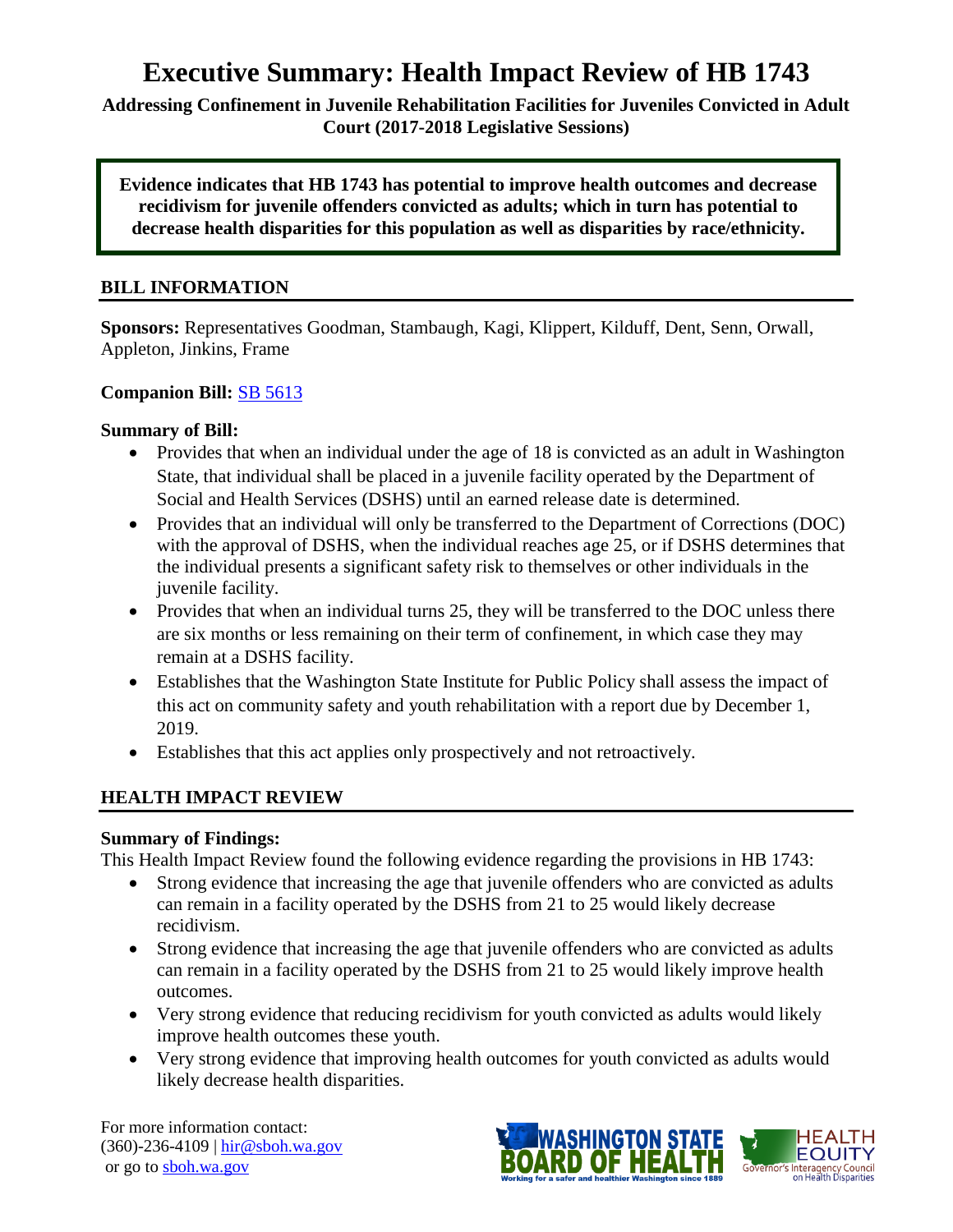# **Health Impact Review of HB 1743**

**Addressing Confinement in Juvenile Rehabilitation Facilities for Juveniles Convicted in Adult Court 2017-2018 Legislative Sessions**

# **February 7, 2016**

Author: Alexandra Montaño Author: Sierra Rotakhina Contributor/Reviewer: Christy Hoff Reviewer: Michelle Davis Reviewer: Kelie Kahler

# **Contents**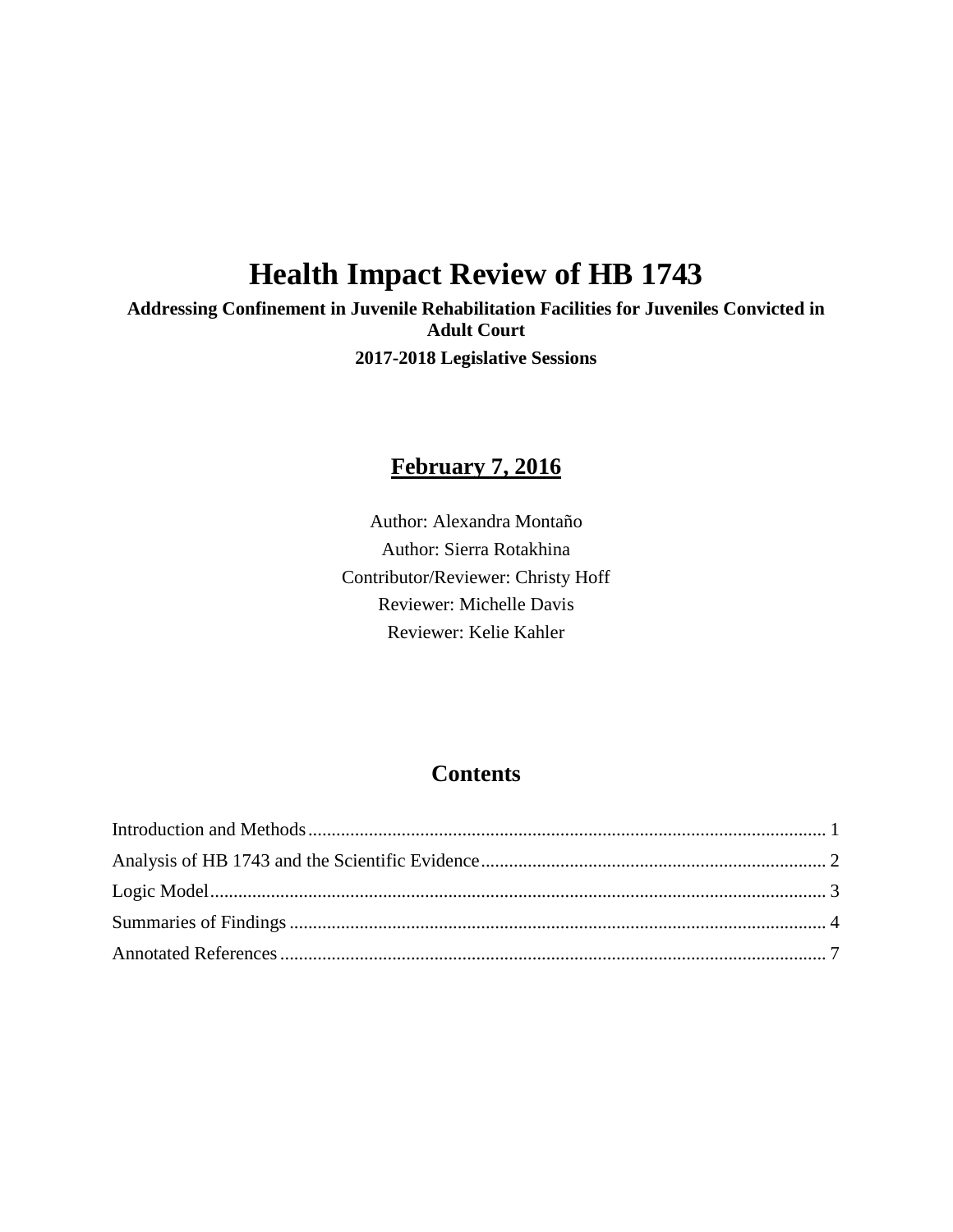# **Introduction and Methods**

<span id="page-2-0"></span>A Health Impact Review is an analysis of how a proposed legislative or budgetary change will likely impact health and health disparities in Washington State [\(RCW 43.20.285\)](http://apps.leg.wa.gov/rcw/default.aspx?cite=43.20.285). For the purpose of this review 'health disparities' have been defined as the differences in disease, death, and other adverse health conditions that exist between populations [\(RCW 43.20.270\)](http://apps.leg.wa.gov/rcw/default.aspx?cite=43.20.270). This document provides summaries of the evidence analyzed by State Board of Health staff during the Health Impact Review of House Bill 5713 [\(HB 1743\)](http://lawfilesext.leg.wa.gov/biennium/2017-18/Pdf/Bills/House%20Bills/1743.pdf) from the 2017-2018 legislative sessions.

Staff analyzed the content of HB 1743 and created a logic model depicting possible pathways leading from the provisions of the bill to health outcomes. We consulted with experts and contacted stakeholders with diverse perspectives on the bill. State Board of Health staff can be contacted for more information on which stakeholders were consulted on this review. We conducted objective reviews of the literature for each pathway using databases including PubMed and Google Scholar.

The following pages provide a detailed analysis of the bill including the logic model, summaries of evidence, and annotated references. The logic model is presented both in text and through a flowchart (Figure 1). The logic model includes information on the strength of the evidence for each relationship. The strength-of-evidence has been defined using the following criteria:

- Not well researched: the literature review yielded few if any studies or only yielded studies that were poorly designed or executed or had high risk of bias.
- **A fair amount of evidence:** the literature review yielded several studies supporting the association, but a large body of evidence was not established; or the review yielded a large body of evidence but findings were inconsistent with only a slightly larger percent of the studies supporting the association; or the research did not incorporate the most robust study designs or execution or had a higher than average risk of bias.
- **Strong evidence:** the literature review yielded a large body of evidence on the relationship (a vast majority of which supported the association) but the body of evidence did contain some contradictory findings or studies that did not incorporate the most robust study designs or execution or had a higher than average risk of bias; or there were too few studies to reach the rigor of 'very strong evidence'; or some combination of these.
- **Very strong evidence:** the literature review yielded a very large body of robust evidence supporting the association with few if any contradictory findings. The evidence indicates that the scientific community largely accepts the existence of the association.

This review was subject to time constraints, which influenced the scope of work for this review. The annotated references are only a representation of the evidence and provide examples of current research. In some cases only a few review articles or meta-analyses are referenced. One article may cite or provide analysis of dozens of other articles. Therefore the number of references included in the bibliography does not necessarily reflect the strength-of-evidence. In addition, some articles provide evidence for more than one research question so they are referenced multiple times.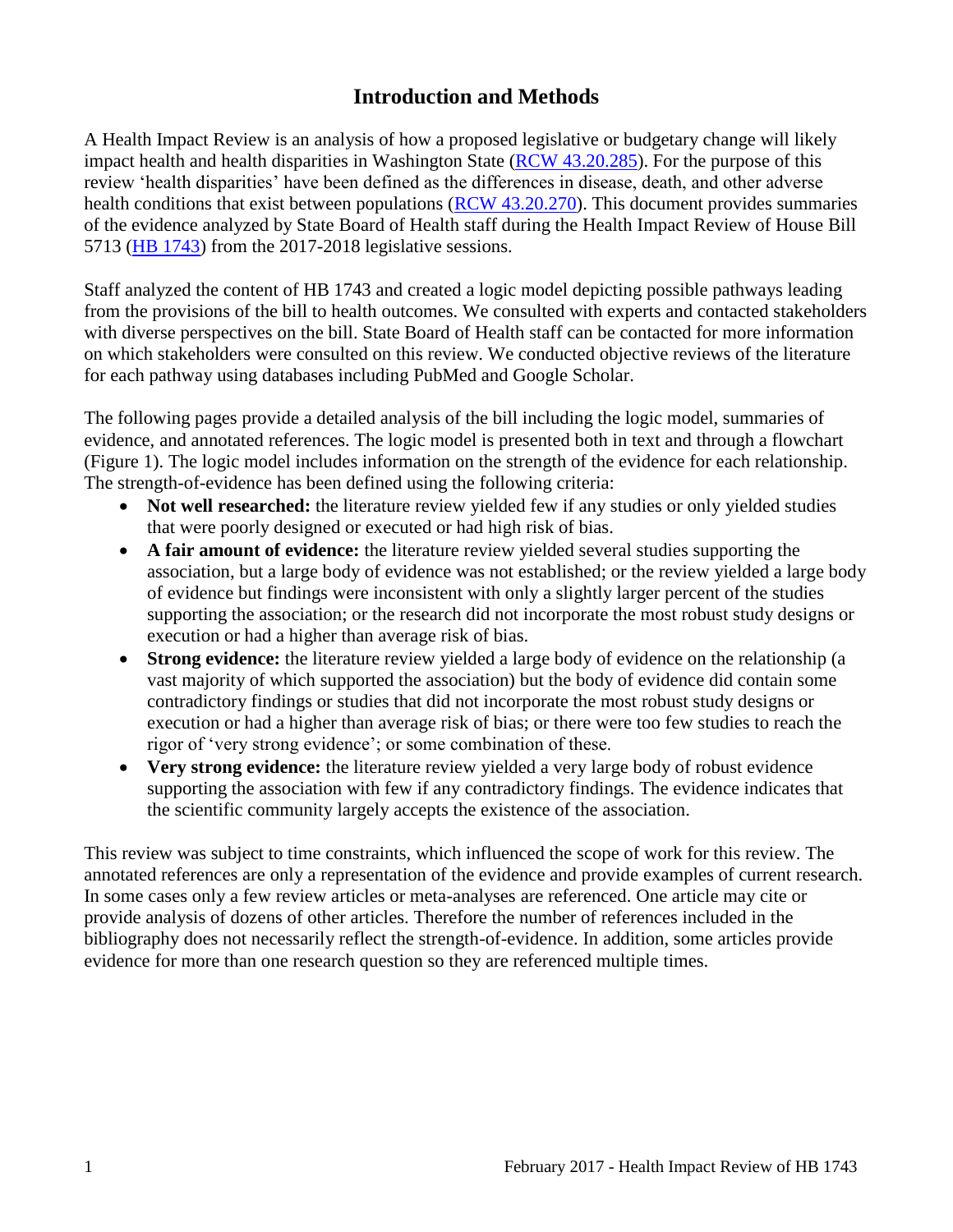## **Analysis of HB 1743 and the Scientific Evidence**

#### <span id="page-3-0"></span>*Summary of HB 1743*

- Provides that when an individual under the age of 18 is convicted as an adult in Washington State, that individual shall be placed in a juvenile facility operated by the Department of Social and Health Services (DSHS) until an earned release date is determined.
- Provides that an individual will only be transferred to the Department of Corrections (DOC) with the approval of DSHS, when the individual reaches age 25, or if DSHS determines that the individual presents a significant safety risk to themselves or other individuals in the juvenile facility.
- Provides that when an individual turns 25, they will be transferred to the DOC unless there are six months or less remaining on their term of confinement, in which case they may remain at a DSHS facility.
- Establishes that the Washington State Institute for Public Policy shall assess the impact of this act on community safety and youth rehabilitation with a report due by December 1, 2019.
- Establishes that this act applies only prospectively and not retroactively.

## *Health impact of HB 1743*

Evidence indicates that HB 1674 has potential to improve health outcomes and decrease recidivism for youthful offenders convicted as adults; which in turn has potential to decrease health disparities for this population as well as disparities by race/ethnicity.

#### *Pathways to health impacts*

The potential pathways leading from the provisions of HB 1743 to decreased health disparities are depicted in Figure 1. There is strong evidence that housing youthful offenders in juvenile rather than adult correction facilities and providing access to adolescent specific services for individuals aged 21-24 will likely lead to improved health outcomes,  $1-6$  and reduced recidivism for these young adults.  $7-15$  There is very strong evidence that reduced recidivism is also associated with improved health outcomes.<sup>16-21</sup> There is very strong evidence that improving health for youth convicted as adults will decrease health disparities both for this population in general (which is disproportionality impacted by negative health outcomes)<sup>2,5,16-21</sup> as well as for youth of color who have worse health outcomes than their counterparts for many health measures,  $22,23$  and who are disproportionately transferred to the adult justice system in Washington.<sup>24-27</sup>

Due to time limitations we only researched the most direct connections between the provisions of the bill and decreased health disparities and did not explore the evidence for all possible pathways. For example, potential pathways that were not researched include:

- Evidence for how recidivism impacts income and education and how these in turn impact health.
- Evidence for how access to adolescent specific services impact income and education

## *Magnitude of impact*

<span id="page-3-1"></span>Between 2009 and 2013 an average of 134 youth were sentenced in adult court in Washington state annually,  $^{26}$  indicating that this many youth have potential to be directly impacted by this bill each year. In addition, a number of people would likely be indirectly impacted by the legislation as decreased recidivism can positively affect families and communities.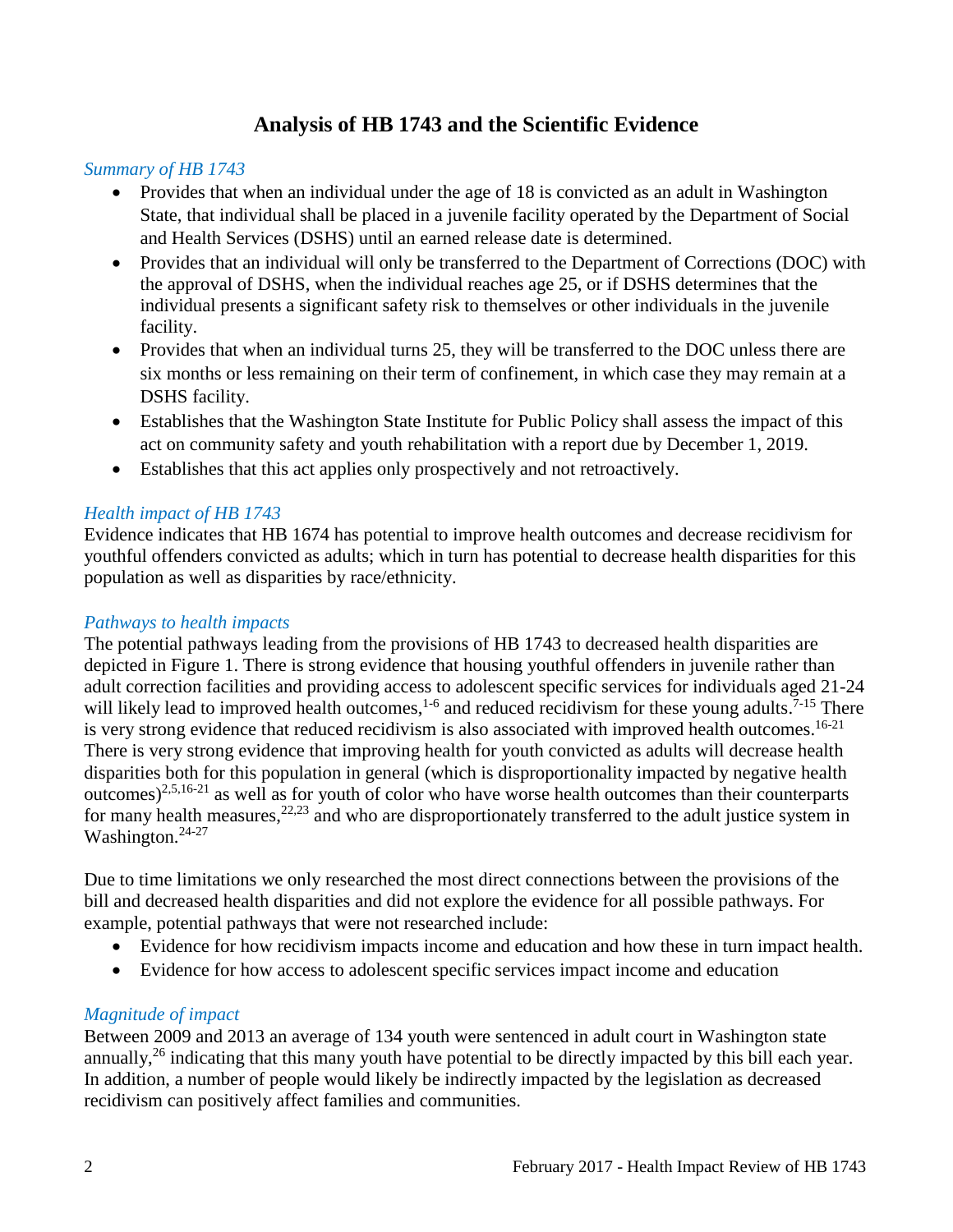## **Logic Model**



**Figure 1 Addressing Confinement in Juvenile Rehabilitation Facilities for Juveniles Convicted in Adult Court HB 1743** Figure 1<br>Sing Confinement in Juvenile Rehabilitation Fa<br>for Juveniles Convicted in Adult Court<br>HB 1743<br>\*DSHS: Department of Social and Health Services

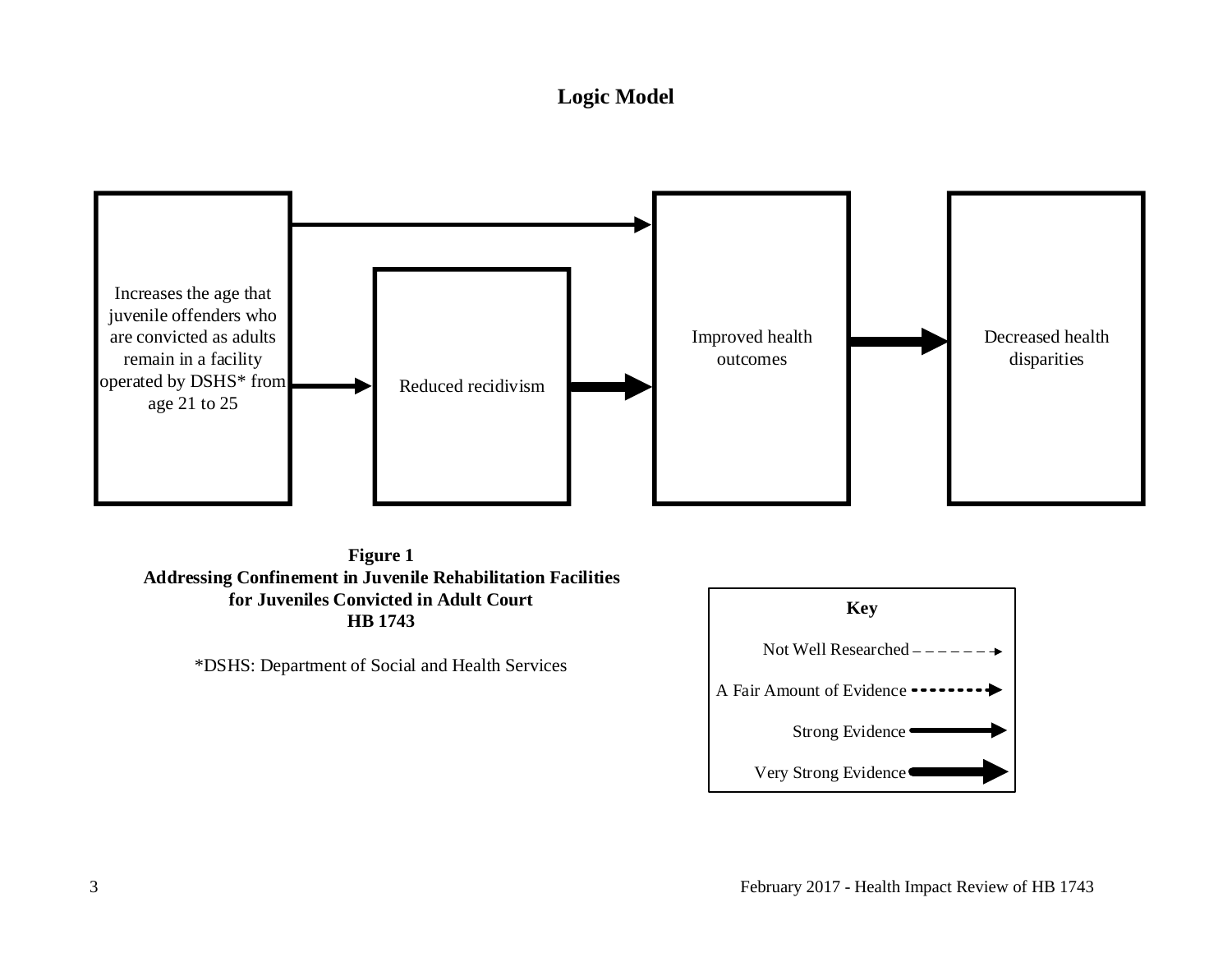## **Summaries of Findings**

<span id="page-5-0"></span>**Will increasing the age that juvenile offenders convicted as adults can remain in a facility operated by the Department of Social and Health Services decrease recidivism?** There is strong evidence that youth who are placed in adult correctional facilities have higher rates of recidivism than youth placed in juvenile facilities.<sup>7-14</sup> While the evidence is very strong that transfer to the adult justice system (as opposed to being retained in the juvenile justice system) is associated with increased recidivism rates for youth and young adults, it is not clear from this large body of robust literature if being housed and under the jurisdiction of an adult facility are the only factors leading to increased recidivism or if being processed and sentenced in the adult courts or other unknown factors are also contributing to this increase.<sup>11-14</sup> Because HB 1743 only addressed the jurisdiction and housing of youthful offenders convicted as adults after sentencing in the adult system, we classified this as strong rather than very strong evidence.

There are currently four states, California, Montana, Oregon and Wisconsin, that allow a juvenile offender to be in the custody of the state juvenile justice system until age 25.<sup>15</sup> Although state specific data was not able to be obtained, evidence in the literature indicates that youth processed (and often housed) in the adult system have recidivism rates that are higher than youth who are retained in the juvenile justice system.<sup>7-10,13,14</sup> For example, one study found that  $76\%$  of young adults under the age of 25 released from adult prisons were rearrested within 3 years and 84% were rearrested within 5 years.<sup>8</sup> The literature indicates that these higher rates may be a result of a number of factors including: less effective rehabilitation efforts for youth incarcerated in adult prisons; "stigmatization; humiliation; loss of self-respect; attenuation of guilt or shame; hardening of the delinquent self-concept; weakening of ties to families, prosocial peers, and community; and diminishment of job and educational prospects;" and youth attributing greater injustice to the court system.<sup>14</sup> Finally, evidence suggests that 80% of youth in the adult system will be released before their 21st birthday and 95% will be released back to the community before their 25th birthday.<sup>15</sup> Because the vast majority of juvenile offenders will be released by age 25, and transferring individuals to an adult facility may be disruptive to an individual's rehabilitation, allowing them to remain in a DSHS facility with access to appropriate rehabilitative services and programs would likely decrease recidivism.

#### **Will increasing the age that juvenile offenders who are convicted as adults can remain in a facility operated by the DSHS likely improve health outcomes?**

There is strong evidence that youth experience better health outcomes when they are housed in juvenile facilities than when they are housed in adult correction facilities.<sup>1-6</sup> For example, evidence indicates that youth placed in adult facilities are more likely than those in juvenile facilities to be physically or sexually assaulted by other inmates and staff, to experience depression and suicide ideation, and to commit suicide.<sup>2-5</sup> In addition, evidence indicates that young adults in adult correctional facilities have the greatest risk of being assaulted with the 18- 24 year olds being the most at risk for victimization.<sup>1</sup>

Allowing juvenile offenders to remain in a DSHS facility until the age of 25 would also likely improve mental health outcomes for these individuals. There is robust evidence to indicate that up to 70% of incarcerated juveniles meet the criteria for at least one mental disorder.<sup>8</sup> Further, a large body of neuroscience literature has demonstrated that the human brain continues to develop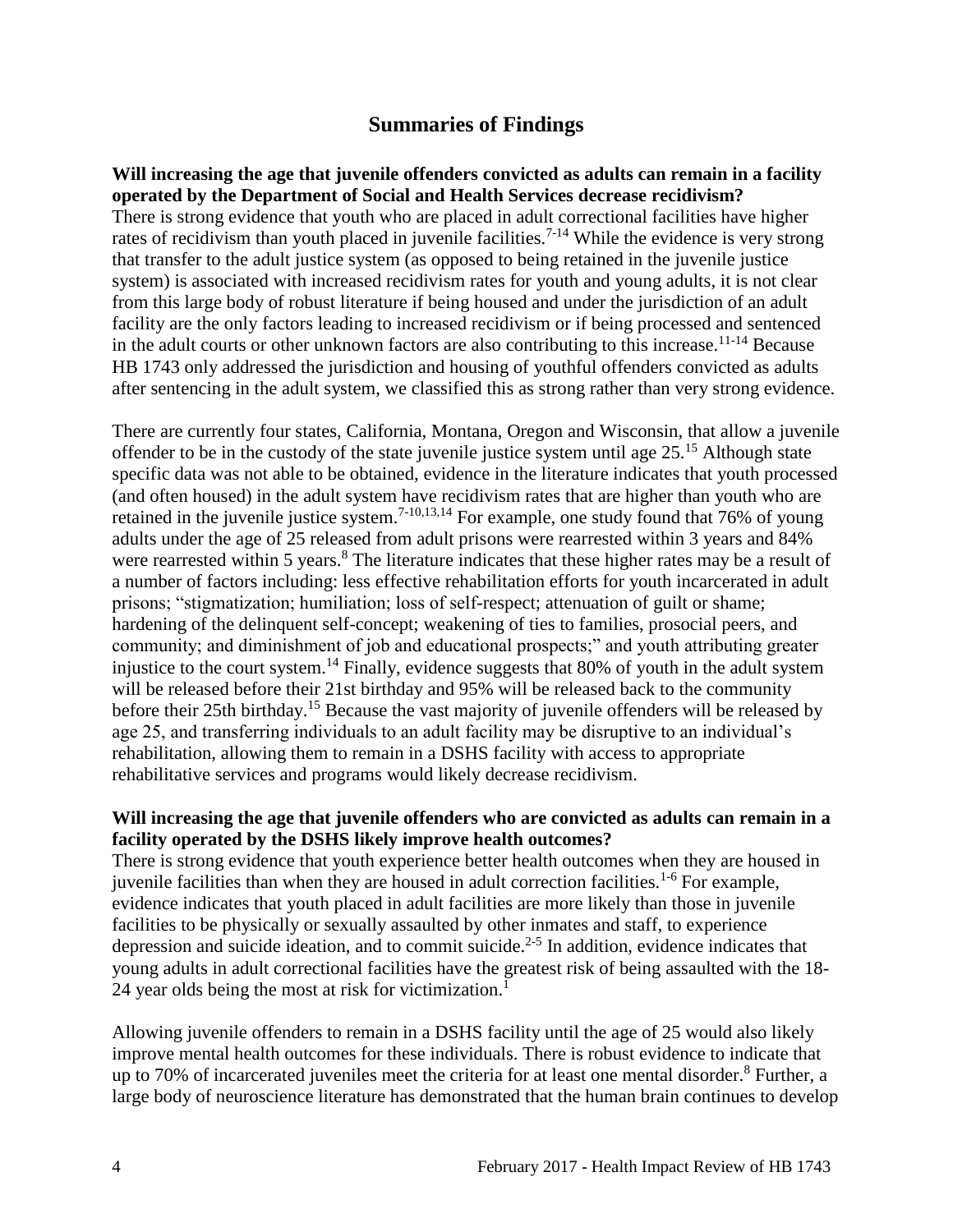well into a person's 20's and that "adult-quality" decision-making ability continues to develop into adulthood.<sup>10</sup> Researchers discuss what is known as the "maturity gap" in young adults age 18-24 where cognitive functioning develops faster than psychosocial capacities and because of this, young adults are more likely to engage in risk-seeking behavior, have difficulty moderating their responses to emotionally charged situations, have poor risk assessment skills, be more impulsive and emotional, and think about short-term rather than long-term consequences.<sup>7,28</sup> Additionally, psychosocial development is further disrupted by factors such as involvement in the justice system, traumatic incidents, parental incarceration, poverty, foster care, substance abuse, mental health needs, and learning disabilities. <sup>10</sup> Allowing young adults to remain in juvenile rehabilitation facilities where they have access to developmentally appropriate treatment would likely improve mental health outcomes for these individuals.

#### **Will decreasing recidivism among juvenile offenders convicted as adults improve health outcomes?**

There is very strong evidence indicating that involvement in the justice system is linked to poor health outcomes.<sup>16-21</sup> Decreasing recidivism for young offenders therefore as potential to improve health outcomes for these youth. Researchers have found, for example, that incarceration is associated with barriers to accessing a service provider, depression, involvement in jobs with high risk of injury or exposure to hazardous working conditions, divorce, and separation of families.<sup>16,20,21</sup> In addition, research has found that negative health outcomes are also experienced by the children of incarcerated parents such as increased Body Mass Index  $(BMI)$ , depression, delinquency, and antisocial behavior.<sup>17-19</sup>

#### **Will improving health outcomes for juvenile offenders convicted as adults decrease health disparities?**

There is very strong evidence that incarcerated individuals and their children are more likely than the general population to experience health disparities, including those exacerbated for youth when they are incarcerated in adult facilities.<sup>2,5,16-21</sup> Therefore improving health outcomes for incarcerated youth has potential to decrease the health disparities faced by this population.

In addition, youth of color have worse health outcomes than their counterparts for many health measures,  $22,23$  and are disproportionately represented in every stage of the juvenile justice system.<sup>25</sup> One study found that in 2012, the rate of incarceration in either a state or federal prison among individuals aged 18-24 was 9 times greater for black males than for white males and nearly 3 times the rate for Hispanic men of the same age.<sup>10</sup> In Washington state, youth of color are disproportionately represented in the youth justice system and disproportionally transferred to the adult system.<sup>24-27</sup> In 2015 Native American youth and youth of color made up 53% of the youth admitted to juvenile rehabilitation while constituting only 20% of Washington's age 12-20 population in 2015.<sup>24,27</sup> In addition, nearly 65% of the youth transferred to the adult system between 2009 and 2013 were Native Americans and youth of color.<sup>26</sup> Therefore improving health outcomes for youth convicted as adults has potential to also decrease health disparities by race/ethnicity.

#### **Other considerations**

We pursued a number of other research questions in order to determine if there are alternate pathways leading from the provisions in the bill to positive or negative health impacts. We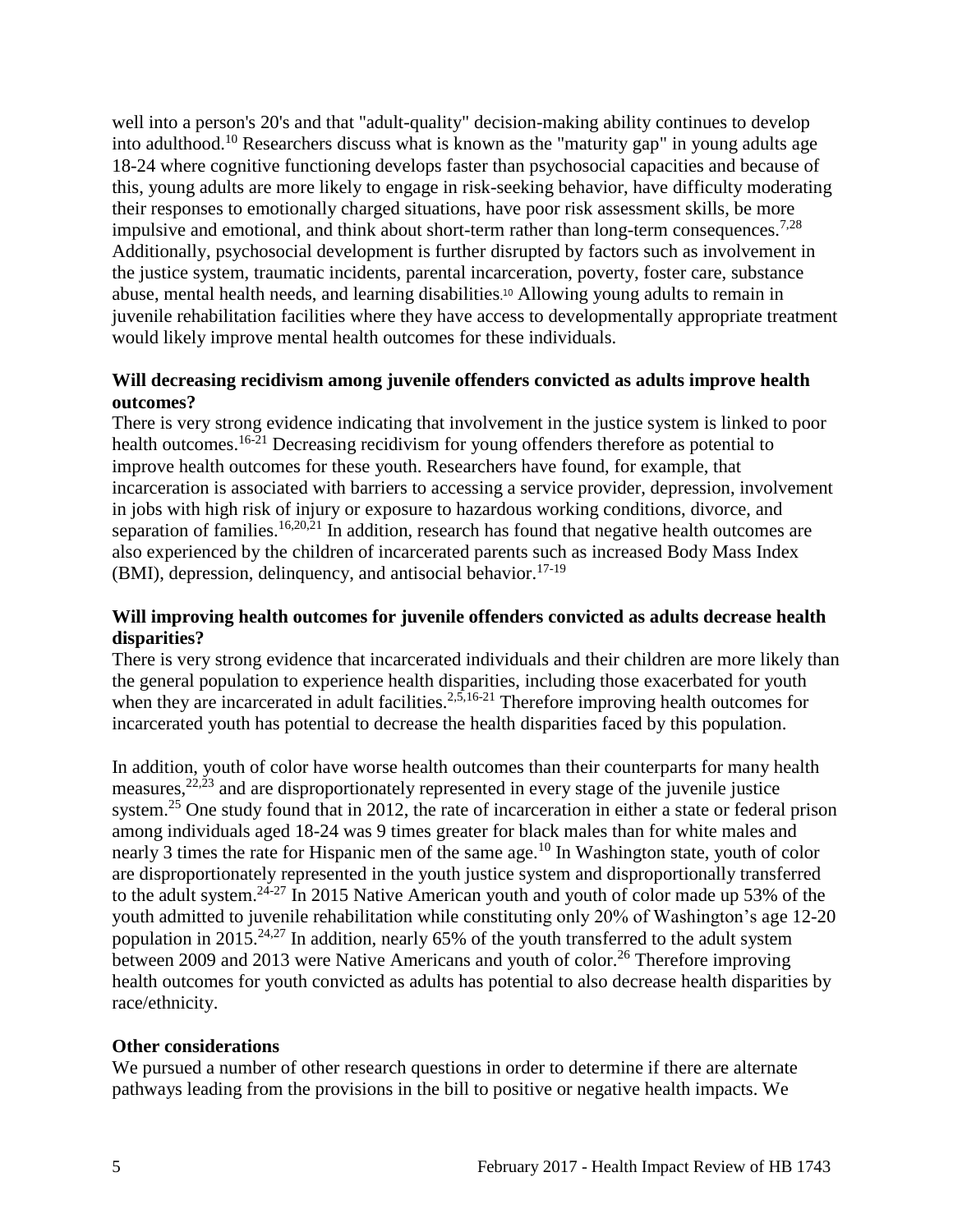ultimately did not include these pathways in the logic model on page four of this review either because there is no evidence to support the connection or because the evidence indicates that the connection does not exist. We evaluated the evidence concerning 1) the impact of placing youth in adult correctional facilities on crime deterrence, and 2) safety issues associated with placing youth convicted as adults in juvenile facilities.

#### *Crime deterrence*

Transferring youth to the adult justice system is often cited as a way to create a "tough on crime" approach to deter youth crime. We analyzed the scientific literature to determine if transfer to the adult system may 1) serve as a deterrent and reduce recidivism for youth that have served time in adult facilities or 2) reduce crime among the youth population in general. The evidence overwhelmingly indicates that transferring youth to the adult justice system does not deter youth from committing future crimes and, as mentioned above, actually has a harmful effect, with transferred juveniles committing more overall and violent crimes than juveniles who served time in youth detention.<sup>11-14,29</sup> In addition, the Centers for Disease Control and Prevention conducted a review of the literature to determine if the risk of serving in adult detention acts as a general deterrent for youth, meaning all youth in the community would be less likely to commit a crime if adult detention is a known consequence. The authors found weak and conflicting evidence insufficient to conclude that laws which transfer juveniles to adult detention have any effect on the crime rates of youth in the general population.<sup>15,29</sup>

#### *Safety*

While the evidence strongly supports the positive health impacts of HB 1743 on youthful offenders convicted as adults, we also explored the potential that youth convicted as adults would pose a safety risk to other juvenile offenders if housed in juvenile rehabilitation. We found no evidence to indicate that this bill would pose any safety or health risk to other youthful offenders. In contrast to this concern, we identified one study which found that, when housed together in a juvenile facility, youth tried in juvenile courts in California were actually significantly more likely than youth tried in adult courts to engage in violent offenses while in juvenile detention.<sup>30</sup> In addition this bill allows DSHS to return a youthful offender to the DOC if that youth presents a safety risk.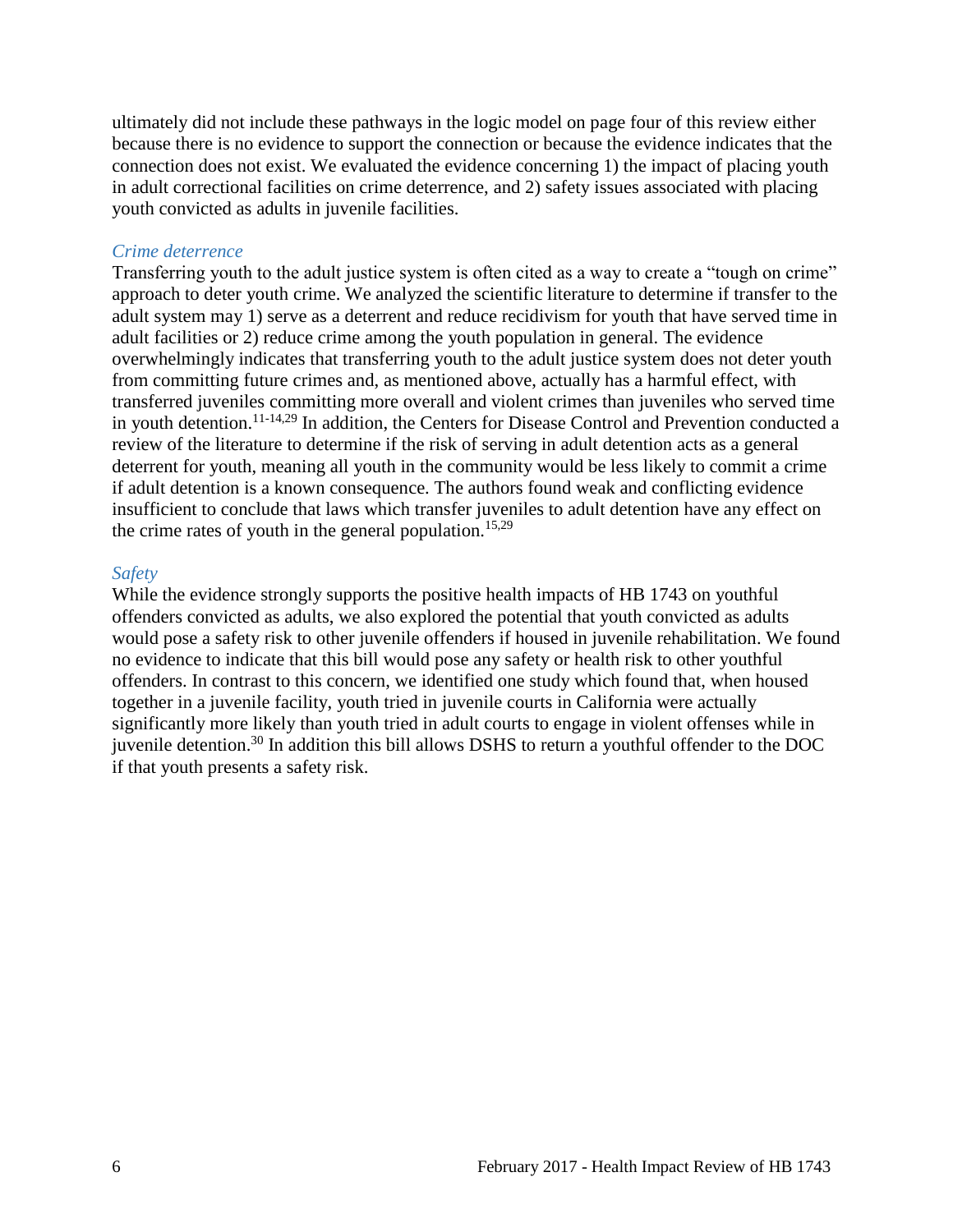## **Annotated References**

#### 1. **Felson RB, Cundiff P, N Painter-Davis. Age and sexual assult in correctional facilites: A blocked opportunity approach.** *Criminology* **2012;50(4):887-911.**

Felson et al. cite five studies which indicate that younger inmates in adult facilities are at greater risk than older inmates in these facilities of being sexually assaulted by staff and other inmates. The authors evaluated how age impacted the risk of being a victim of sexual and physical assaults in prisons and jails using 2000 to 2007 National Incident Based Reporting System (NIBRS) data. NIBRS data is compiled by multiple law enforcement agencies across the nation and only captures crimes reported by prison authorities. The authors only included male-on-male offenses in their analysis. The analysis included 12,188 incidents of assault, 674 of which were sexual assaults. The authors found that teenagers had the greatest risk of being assaulted with 18- 19 year olds being 7.7 times more likely to be victimized than 30-34 year olds. The age category with the second highest risk of being a victim of sexual assualt is ages 20-24. When considering sexual assault only, the data also show that offenders of all ages target young victims (under age 25). Assaults involving victims younger than 25 (particularly teenage victims) are the most likely to be sexual assaults. The odds that an assault is sexual is 390% higher for teenage assault victims than victims over 40. Assaults committed by older perpetrators are also more likely to be sexual than those committed by younger perpetrators.

#### 2. **Flaherty MG. The national incidence of juvenile suicide in adult jails and juvenile detention centers.** *Suicide and Life-Threatening Behavior.* **1983;13(2):85-94.**

Flaherty analyzed data from all United States juvenile facilities and all adult facilities with a daily population of 250 or more inmates, and a 20% random sample of adult facilities with a daily population of fewer than 250 inmates. The overall response rate was 77.4% for all facilities combined (with a high of 97.6% for juvenile detention facilities). The data provided by these facilities indicate that the suicide rate among juveniles in adult facilities was significantly higher than the rate among youth in juvenile detention facilities or the rate among youth in the general population. The suicide rate of youth in adult jails was 12.3/100,000 which was 4.6 times higher than the rate in the general youth population. The youth suicide rate in juvenile facilities was 1.6/100,000, lower than that in the general youth populations (not a statistically significant difference). The suicide rate of youth in adult jails was nearly 7.7 times higher than that for youth in juvenile facilities, a statistically significant difference. This analysis does not control for potential confounding factors. In addition this study was conducted in 1980 and may not be generalizable to today. While we were not able to identify a more recent study on suicide rates for youth incarcerated in adult versus youth facilities, more recent studies have found that suicide ideation and depression are higher among youth in adult facilities than those in youth facilities. This indicates that the suicide trend identified in 1980 may still exist today.

## 3. **Forst M, Fagan J, Vivona TS. Youth in prisons and training schools: Perceptions and consequences of the treatment-custody dichotomy.** *Juvenile and Family Court Journal.*  **1989;40(1):1-14.**

Forst et al. conducted interviews with youth housed in juvenile  $(n=59)$  and adult  $(n=81)$ correction facilities in order to compare the perceptions between these two subgroups. The youth in the juvenile system were sent to secure training schools. The sample included youth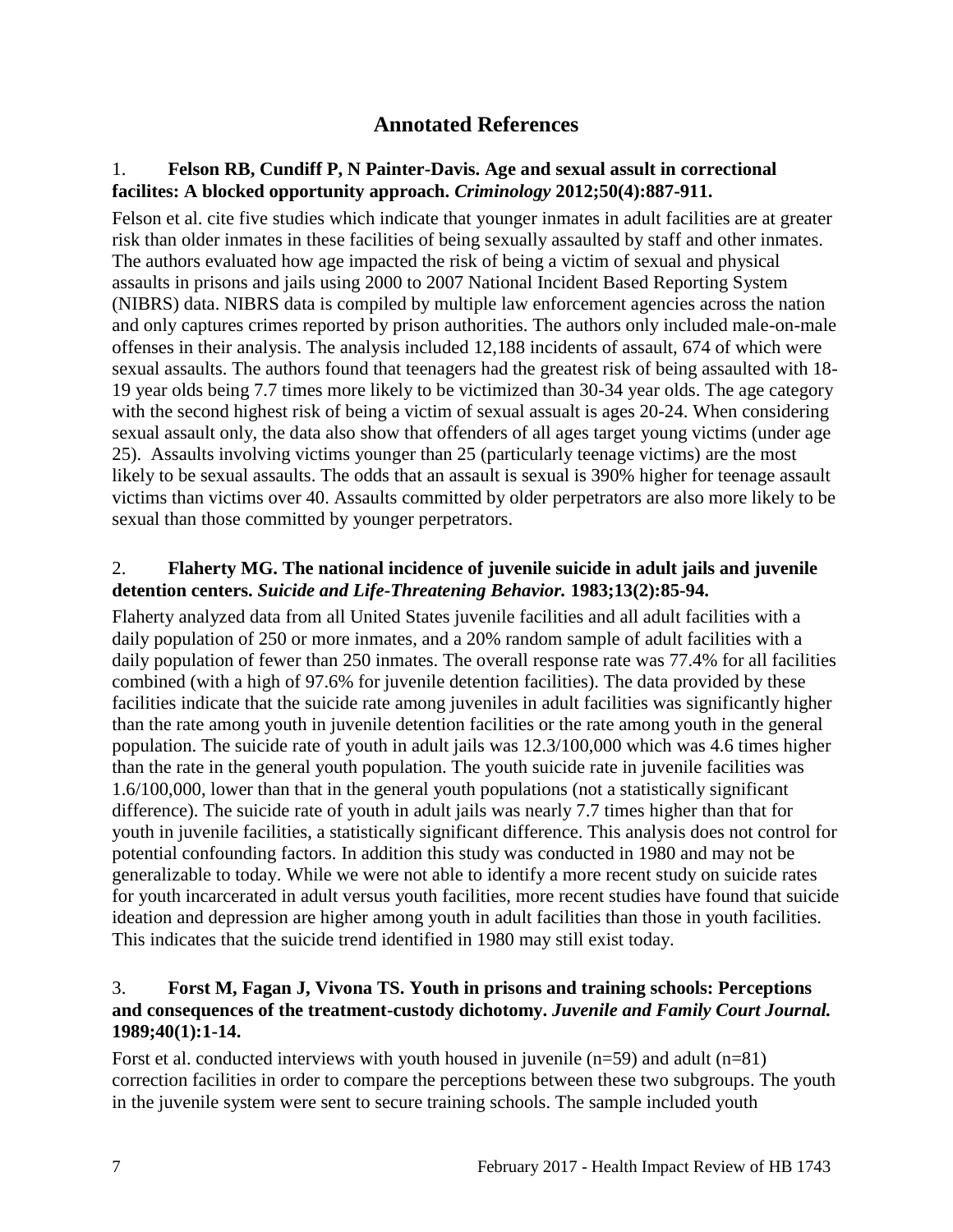adjudicated for violent offences in Boston, Memphis, Detroit, and Newark between 1981 and 1984. Youth in the sample who were retained in the juvenile system and those who were transferred to criminal court had comparable offense characteristics. Youth in adult facilities were five times more likely to report sexual assault and twice as likely to report beatings by staff as youth in juvenile training schools. Attacks with weapons were reported 50% more often in adult facilities. These differences did not reach statistical significance. Youth in training schools were significantly more likely than youth in adult facilities to report that the institution met there medical and health needs and that staff provided youth with counseling and helped them: improve relationships with peers, develop skills to return to the community, feel good about themselves, achieve personal goals, establish a daily routine, get oriented to rules and procedures, understand the consequences of rule-breaking, participate in programs, obtain needed services, understand themselves, set personal goals, deal with problems, and improve relationships with family members. There were not significant differences in how youth rated the usefulness of educational or vocational skill programs or how helpful staff were in helping them control violent behavior. This article was published in 1989 and may not be fully generalizable to today's circumstances.

#### 4. **Murrie DC, Henderson CE, Vincent GM, et al. Psychiatric symptoms among juveniles incarcerated in adult prisons.** *60.* **2009;8(1092-1097).**

Murrie et al. administered the Massachusetts Youth Screening Instrument–Version 2 (MAYSI-2) to 64 boys ages 16 and 17 incarcerated in adult correction facilities in Texas in 2006 and compared the results for MAYSI-2 scores from matched pairs in the juvenile justice system in 12 states including Texas (n=6,071). The MAYSI- 2 is the most widely used and validated mental health screening measure for justice system-involved youth and includes seven subscales: alcohol/drug use, angry-irritable, depressed-anxious, somatic (physical) complaints, suicide ideation, thought disturbance. Of the 64 youth placed in adult facilities, 13% self identified as white, 44% as African American, 31% as Hispanic, 2% as "other" race, and 11% declined to report their race/ethnicity. The authors did not report a response rate. The data indicate that youth held in adult facilities had scores indicating significantly greater distress or treatment needs than their counterparts in juvenile correction facilities on every subscale of the MAYSI-2. These differences ranged from small to medium-large. For every condition measured by the instrument (except alcohol and drug use) a significantly higher proportion of youths in adult prison than in juvenile facilities scored in the "caution" or "warning" ranges. Fifty-two percent of youth incarcerated in adult facilities reached the caution or warning range for suicide ideation. Among youth in adult facilities 90% had scores in the caution range for at least one subscale (compared to 77% of youth in juvenile facilities) and 73% had scores in the caution range for more than one measure (compared to 55% of youth in juvenile facilities). The authors matched for age and race/ethnicity, but could not match for criminal history or offense. It is therefore unclear if these higher scores are a result of adult incarceration, if they existed before incarceration, or some combination. In addition, the youth in juvenile facilities were administer the MAYSI-2 at intake while those in adult facilities were administered the tool several months after intake. Regardless of causation, the data indicate higher specialized treatment needs for youth incarcerated in adult facilities.

## 5. **Ng IY, Shen X, Sim H, et al. Incarcerating juveniles in adult prisons as a factor in depression.** *Criminal Behavior and Mental Health.* **2011;21(1):21-34.**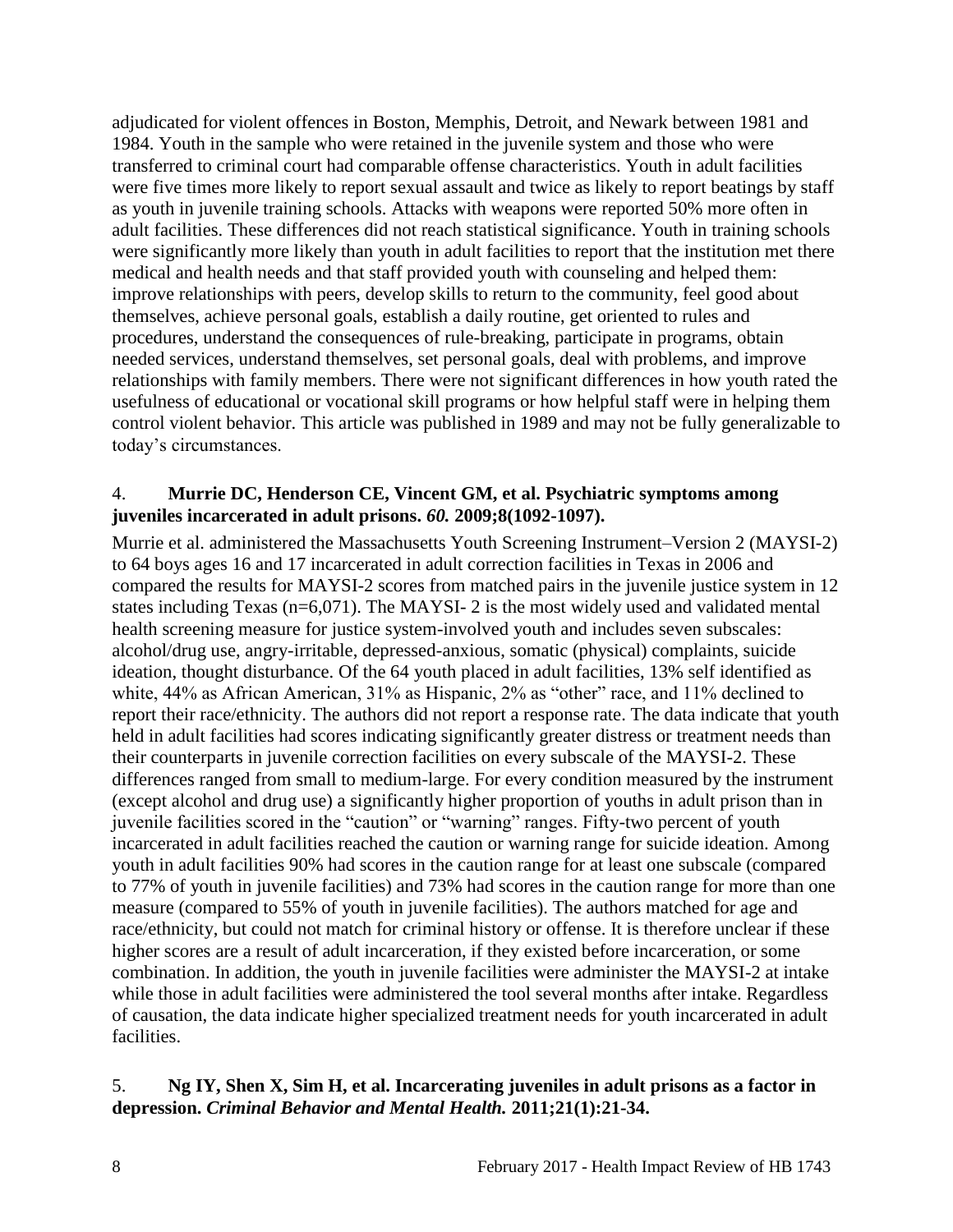Ng et al. compared rates of depression among four groups in Michigan: youth incarcerated for serious offenses in adult facilities (n=47), those incarcerated for serious offenses in juvenile facilities (n=45), youth incarcerated for less serious offences (n=69), and non-incarcerated and non-offending youth (n=676). They controlled for nature of the offence, public assistance history, caregiver incarceration, sex, age, and race/ethnicity. The authors analyzed interview data from a previous study and longitudinal data from the Panel Study of Income Dynamics. Ng et al. found that youth who had been placed in adult facilities were significantly more likely to be depressed than youth incarcerated in juvenile facilities or youth in the community after controlling for confounding factors. For example youth in adult facilities had 64 times higher odds of being depressed than youth in the community, 22 times higher odds than minor offenders, and 37 times higher odds than serious offenders placed in juvenile facilities.

#### 6. **Wolff N, Shi J, Siegel J. Understanding physical victimization inside prisons: Factors that predict risk.** *Justice Quarterly.* **2009;26(3):445-475.**

Wolff et al. analyzed data from a random sample of 6,964 adult male inmates (18 and older) throughout 12 prisons. The authors surveyed participants about their experience in the prison system and excluded inmates younger than 18; those who were living in sex offender treatment or off site in a halfway house; those who were in administrative pre-hearing, detention or death row. The sample demographics were not significantly different from the overall prison population. Surveys were conducted in English and Spanish. Inmates were interviewed about physical and sexual abuse using a validated instrument that asked reliable behavior specific questions. Younger age predicted higher rates of inmate report of physical or sexual abuse by other inmates. Those who reported being victimized under the age of 18 were 44% more likely to report physical or sexual abuse in prison. Young age also predicted inmate reports of abuse by prison staff.

## 7.*Juvenile Justice Guide Book for Legislators.* **National Conference of State Legislators;2011.**

This report presents an overview of the state and federal landscape surrounding juvenile rehabilitation as well as the current research that demonstrates areas for improvement within the juvenile justice system. The authors discuss neuroscience research that demonstrates that the average human brain is not fully developed until age 25, which means that young adults tend to have poor risk assessment skills, are vulnerable to peer influence, are more impulsive and emotional, and think about short-term rather than long-term consequences. The authors also report that young adults who were adjudicated as adults in New York were more likely to be rearrested more often and for more serious offenses than those they were compared to in neighboring states.

## 8.*Reducing Recidivism and Improving Other Outcomes for Young Adults in the Juvenile and Adult Criminal Justice Systems.* **New York: The Council of State Governments Justice Center;2015.**

In this report, the authors present a literature review about young adults in the justice system, research on brain and adolescent development and the impacts this has on education, employment, mental health, substance use, child welfare, and reentry. The literature review focused on young adults aged 18-24. Only the most relevant conclusions are discussed here. Data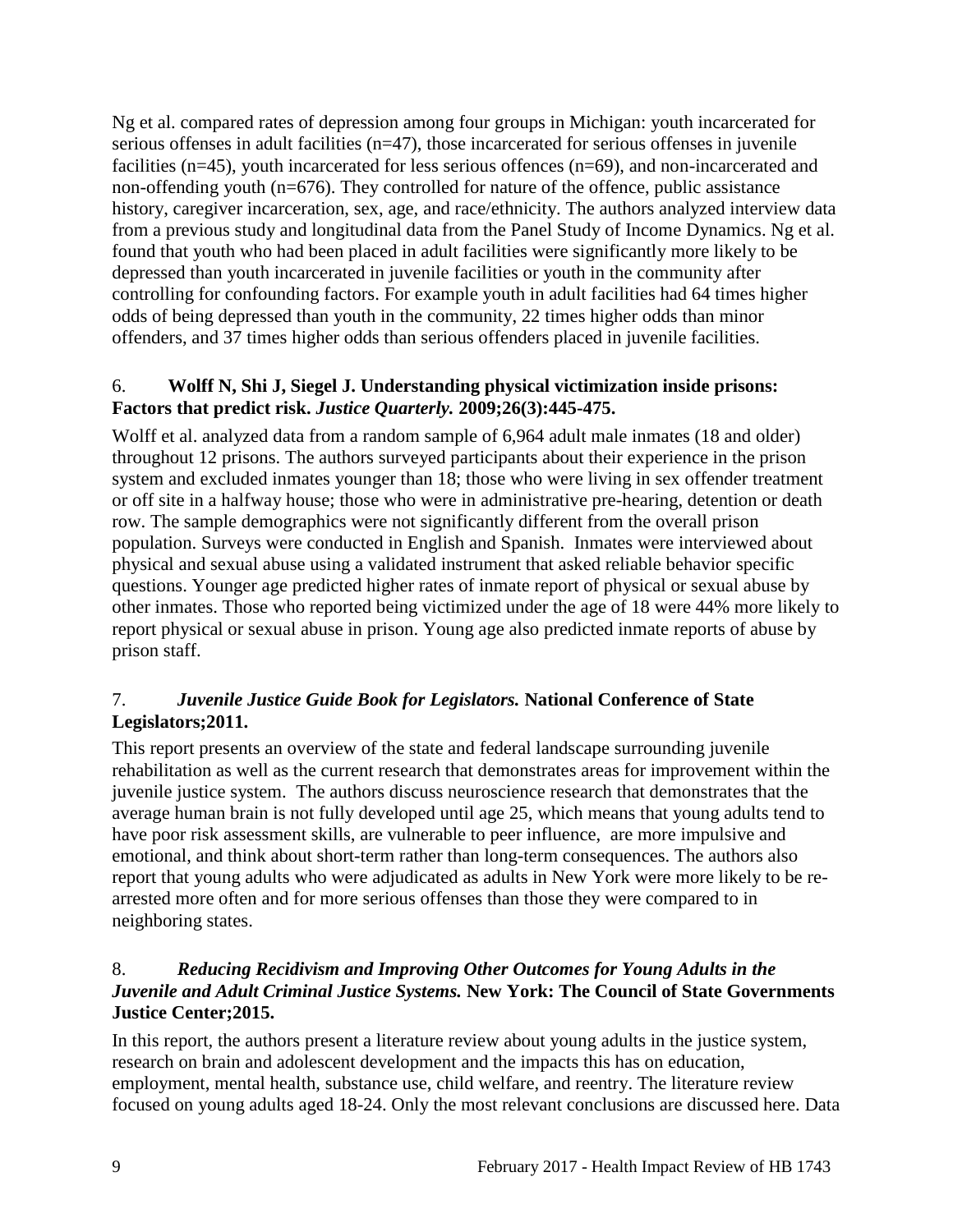presented show that in 2013, 10% of the United States population was aged 18-24 but this age group accounted for nearly 30% of arrests for serious and non-serious crimes. Further, black males in this age category comprised nearly 40% of all young adults admitted to an adult state or federal prison in 2012. One study that the authors reported on found that 76% of young adults under the age of 25 released from prison were rearrested within 3 years and 84% were rearrested within 5 years. The authors recommend that the juvenile justice system should focus on tailoring services to address the needs of young adults and reduce barriers across service systems.

## 9. **Holman B, Ziedenberg J.** *The Dangers of Detention: The Impact of Incarcerating Youth in Detention and Other Secure Facilities.* **Justice Policy Institute;2011.**

This report focuses on the consequences of juvenile detention in the United States on young people, their families, and their communities. The authors cite a number of studies that have examined the impacts of prior incarceration on recidivism and all of the studies found that prior incarceration was the most significant predictor of rearrest. The authors also discuss the idea that the majority of youth will "age out" of crime on their own. Data from the Federal Bureau of Investigation demonstrates that a large number of crimes are committed by those between 16-18 but after this, the rates of arrest dramatically start to decrease through the early 20's.

## 10. **Schiraldi V, Western B, Bradner K.** *Community-Based Responses to Justice-Involved Young Adults.* **Harvard Kennedy School and National Institute of Justice;2015.**

This report aimed to present research in the area of criminal justice and young adult development as well as to present recommendations that focus on making the criminal justice system more developmentally appropriate for young adults. The authors refer to "young adults" as those ages 18-24. A robust body of evidence has suggest that the human brain continues to develop well into a person's 20's and that "adult-quality" decision-making ability continues to develop into adulthood. Researchers discuss what is known as the "maturity gap" where cognitive functioning develops faster than psychosocial capacities and because of this, young adults are more likely to, "...engage in risk-seeking behavior, have difficulty moderating their responses to emotionally charged situations, or have not developed a future-oriented method of decision-making." The authors further discuss that psychosocial development is further disrupted by additional factors such as involvement in the justice system, traumatic incidents, parental incarceration, poverty, foster care, substance abuse, mental health needs, and learning disabilities. Next, the authors present data regarding the current landscape in the United States for young adults in the justice system. In 2012, about 130,000 young adults were admitted to a state or federal prison (21% of all admissions) and another 97,500 were released back to their communities (15% of all releases). Among this population of young adults released from prison, rates of recidivism were significantly higher than the total prison releasee population and researchers estimate that 78% of young adults released will be rearreseted within 3 years.

## 11. **Drake E.** *The Effectiveness of Declining Juvenile Court Jurisdiction of Youthful Offenders.* **Olympia, WA: Washington State Institute for Public Policy;2013.**

In 1994 the Washington State Legislature passed the Youth Violence Reduction Act which established an "automatic decline," automatically transferring certain youth (based on the charge and their prior criminal history) from the juvenile system to the adult court. In 1997 the Legislature directed the Washington State Institute for Public Policy (WSIPP) to evaluate the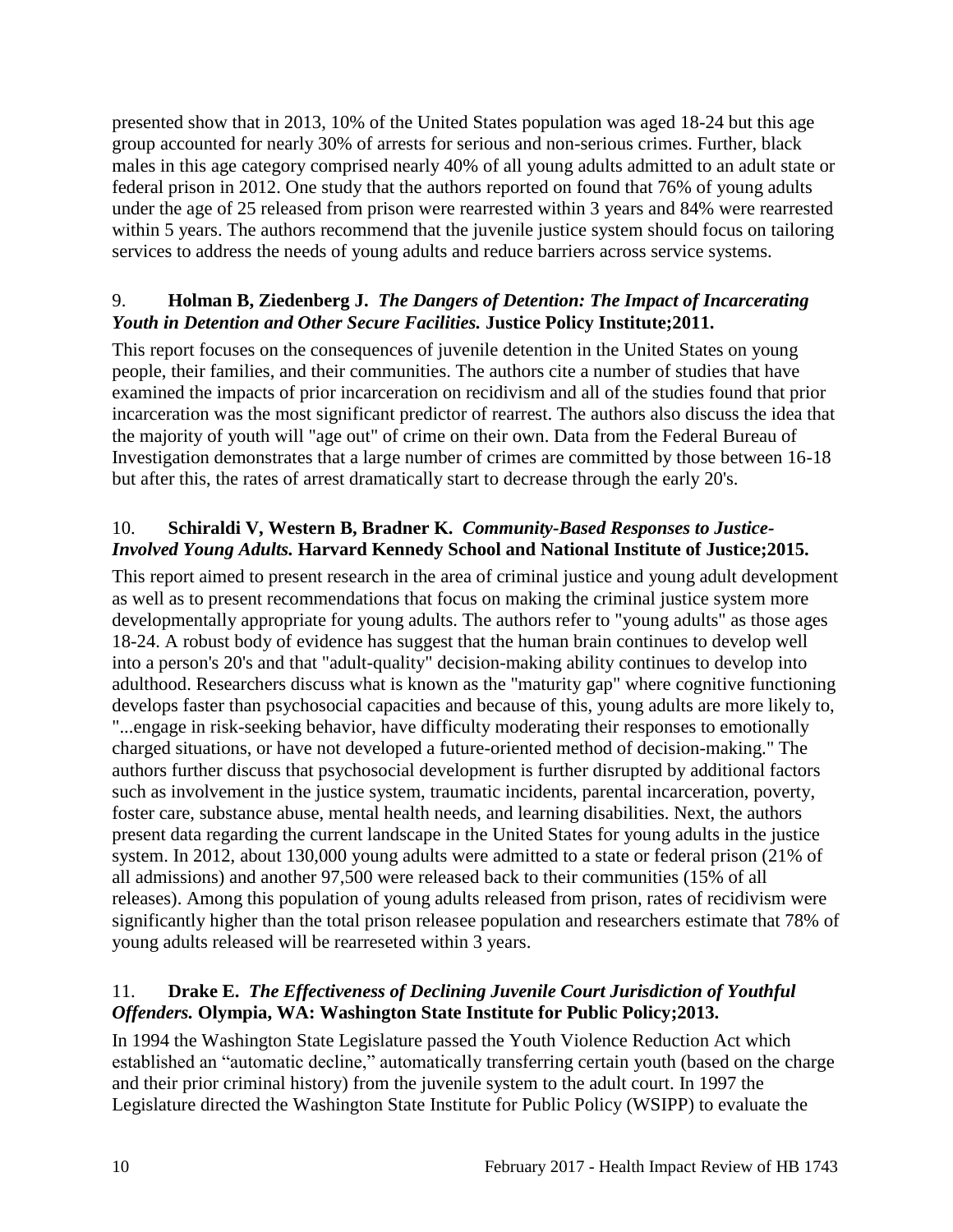impacts of automatic transfers. WSIPP published this original report in 2003 with inconclusive results due to the short time between implantation of the law and the analysis of the data. Drake compared the recidivism rates of youth who offended prior to the 1994 law (between 1993 and 1994) who would have been automatically declined had the law been in place (control group) to the rates of youth who were automatically declined after 1994. The author used WSIPP's criminal history database and specific eligibility criteria. Follow-up continued through 2009 and included 446 youth in the control group and 770 youth in the automatic decline group. The author found some differences in the control and intervention groups, namely the youth who were automatically declined had lower criminal history scores than the control group indicating that they had lower risk of recidivating. The authors controlled for these factors during analysis. These data indicate that the automatic decline group had higher recidivism rates than the control group for all analyzed measures of recidivism; however none of these measures reached statistical significance. The author indicates that from the available data it is not clear if the higher recidivism rates are a result of youth being processed through the adult court, youth being housed in the adult system, or some other unknown factors. The report notes that the majority of automatically declined youth in the study period were physically housed at the Department of Corrections, but that in 2013 the majority of declined youth were housed in JR facilities. Drake also conducted a meta-analysis of the national literature on the impacts of transferring youth to adult court on recidivism. Three studies (including the WSIPP analysis of Washington data and two studies unique from those referenced in Redding et al.) met the strict inclusion criteria. All three studies found that declining youth to adult court is associated with in increase in recidivism. The weighted average effect size is statistically significant.

## 12. **Johnson K, Lanza-Kaduce L, Woolard J. Disregarding graduated treatment: Why transfer aggravates recidivism.** *Crime & Delinquency.* **2011;57(5):756-777.**

Johnson et al. analyzed 1995-1996 data from the Client Information System maintained by the Florida Department of Health and Rehabilitative Services (which include information on referrals to the juvenile justice system) and 2002 data from the Florida Department of Juvenile Justice which was used to measure recidivism after age 18. These data included 693 cases and integrated both youth who had been transferred to the adult system and youth who were retained in the juvenile justice system. The authors found that youth transferred to the adult system had nearly 1.6 times higher odds of re-offending than their counterparts who remained in the juvenile justice system even after controlling for the severity of the offense, the number of prior referrals, sex, race, age at the time of offense, and the risk of recidivism (OR 1.557 95% CI 1.384-1.730). Risk of recidivism was calculated using a risk prediction scale that took a number of factors into account such as prior mental health, drug, or alcohol treatment; indication of fleeing from arrest; where offense occurred; and if the youth was represented by a public defender. The authors also found that youth who were "leapfrogged" (skipped over progressive steps in intervention intensiveness to deep-end placements) were significantly more likely to reoffend then their counterparts who were given graduated sentencing (OR 1.458 95% CI 1.226-1.690). Once leapfrogging was controlled for, transfer was not associated with increased recidivism. However, the authors found that the majority of youth (60.2%) transferred to the adult system were leapfrogged.

## 13. **Lanza-Kaduce L, Frazierm EC, Lane J, et al.** *Juvenile Transfer to Criminal Court Study: Final Report.* **Florida Department of Juvenile Justice;2002.**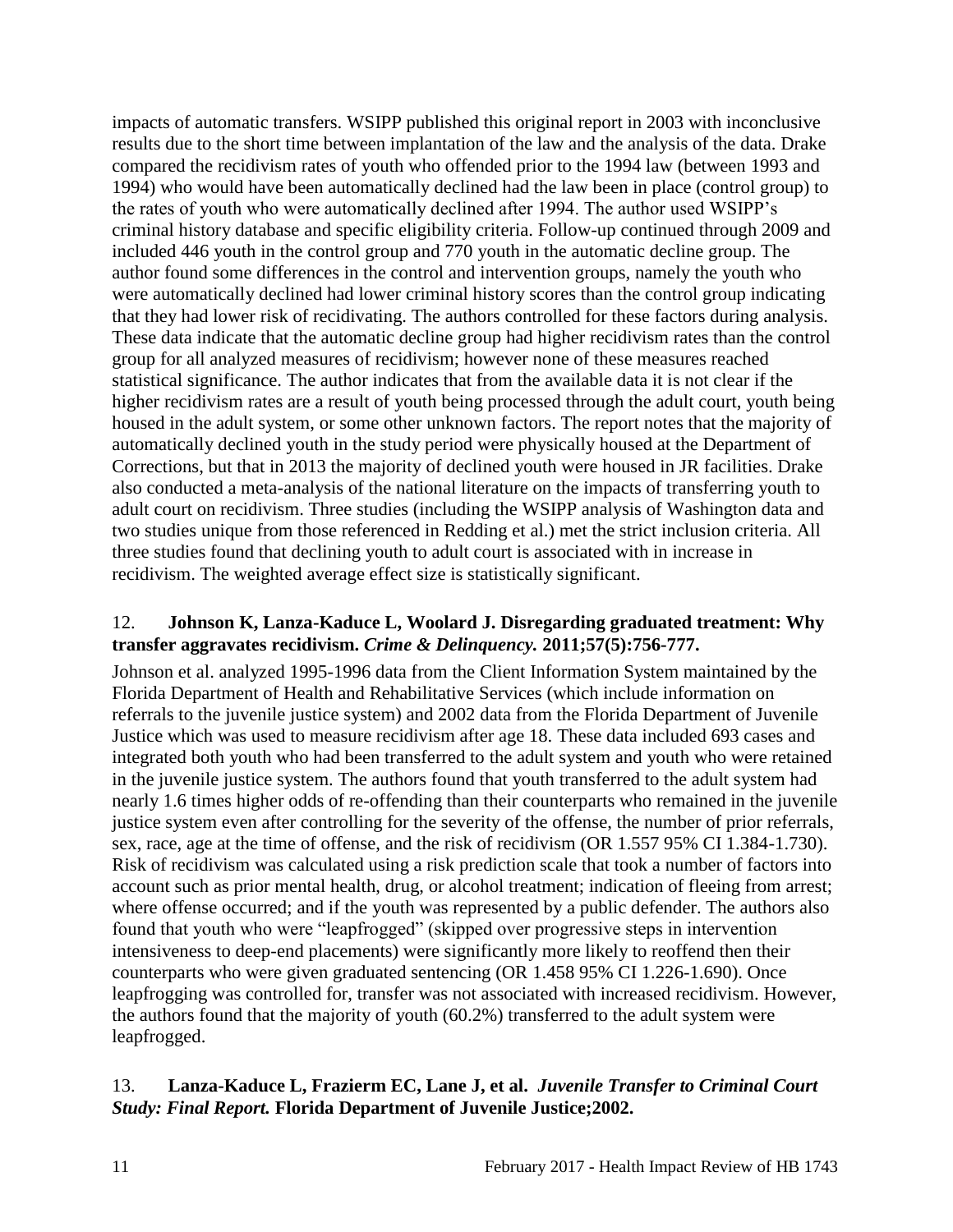Lanza-Kaduce et al. evaluated the difference in recidivism rates between youth transferred to the adult justice system and their matched pairs who were retained in the juvenile justice system. The authors used Florida state data from 1995. The criteria used to match cases were: offense, number of referral charges, number of dates of previous referrals, most serious prior offense, age, gender, and race. The authors analyzed 950 cases (475 matched pairs). The authors found that transfer cases had higher felony recidivism rates (50%) than their matched pairs in the juvenile justice system (35%). This trend held even when only the 315 best-matched pairs were included in the analysis. When both the transfer and the juvenile case in a pair re-offended, the youth who had been transferred to the adult system was more likely to commit a more serious felony than the youth who had been retained in the juvenile justice system.

## 14. **Redding RE. The effects of adjudicating and sentencing juveniles as adults: Research and policy implications.** *Youth Violence and Juvenile Justice.* **2003;1(2):128-155.**

Redding conducted a review of the literature on the impacts of sentencing youth as adults including the impact on recidivism rates. The author cites seven studies conducted across varying jurisdictions between 1996 and 2001 and concludes that the evidence indicates that juveniles tried in criminal courts have higher recidivism rates after release than juveniles tried in juvenile courts. Two of these studies found that this trend was not true for all offenses (e.g. burglary). Several of these publications also found that even among those that did reoffend, youth who had been transferred to the adult system reoffended more quickly after release than their counterparts. Many of these studies controlled for potential confounding factors such as prior offenses, current offense severity, prior offense severity, race, gender, age at first and current offense, use of a fire arm, age of onset of offending, and detention status. The author notes some of the potential limitations of these studies including that they did not control for every potential confounding factor such as family background, drug use history, mental health status, and personality characteristics. Several of these studies found that being tried in the adult system versus the juvenile justice system was associated with a range of 11 to 18% higher recidivism rates. Other studies reported that recidivism rates ranged from 1.5-4.9 times higher for youth transferred to the adult system than those retained in the juvenile justice system. Redding summarizes the evidence in a discussion of why recidivism rates may be higher for these youth and indicates that this trend me be a result of less effective rehabilitation efforts for youth incarcerated in adult prisons; "stigmatization; humiliation; loss of self-respect; attenuation of guilt or shame; hardening of the delinquent self-concept; weakening of ties to families, prosocial peers, and community; and diminishment of job and educational prospects;" and youth to attributing greater injustice to the court system

#### 15. **Ziedenberg J.** *You're an Adult Now: Youth in Adult Criminal Justice Systems.* **U.S. Department of Justice National Institute of Corrections;2011.**

In this report from the National Institute of Corrections, the author presents issues, impacts, and opportunities that face the the juvenile corrections system. The report is based on literature as well as the interviews of three dozen experts in the field of juvenile justice and adult corrections. The author presents an overview on a state-by-state basis of the oldest age over which the juvenile court may retain custody of an individual. There are currently four states, California, Montana, Oregon and Wisconsin, that allow a juvenile offender to be in the custody of the state juvenile justice system until age 25. A large body of research indicates that youth who end up in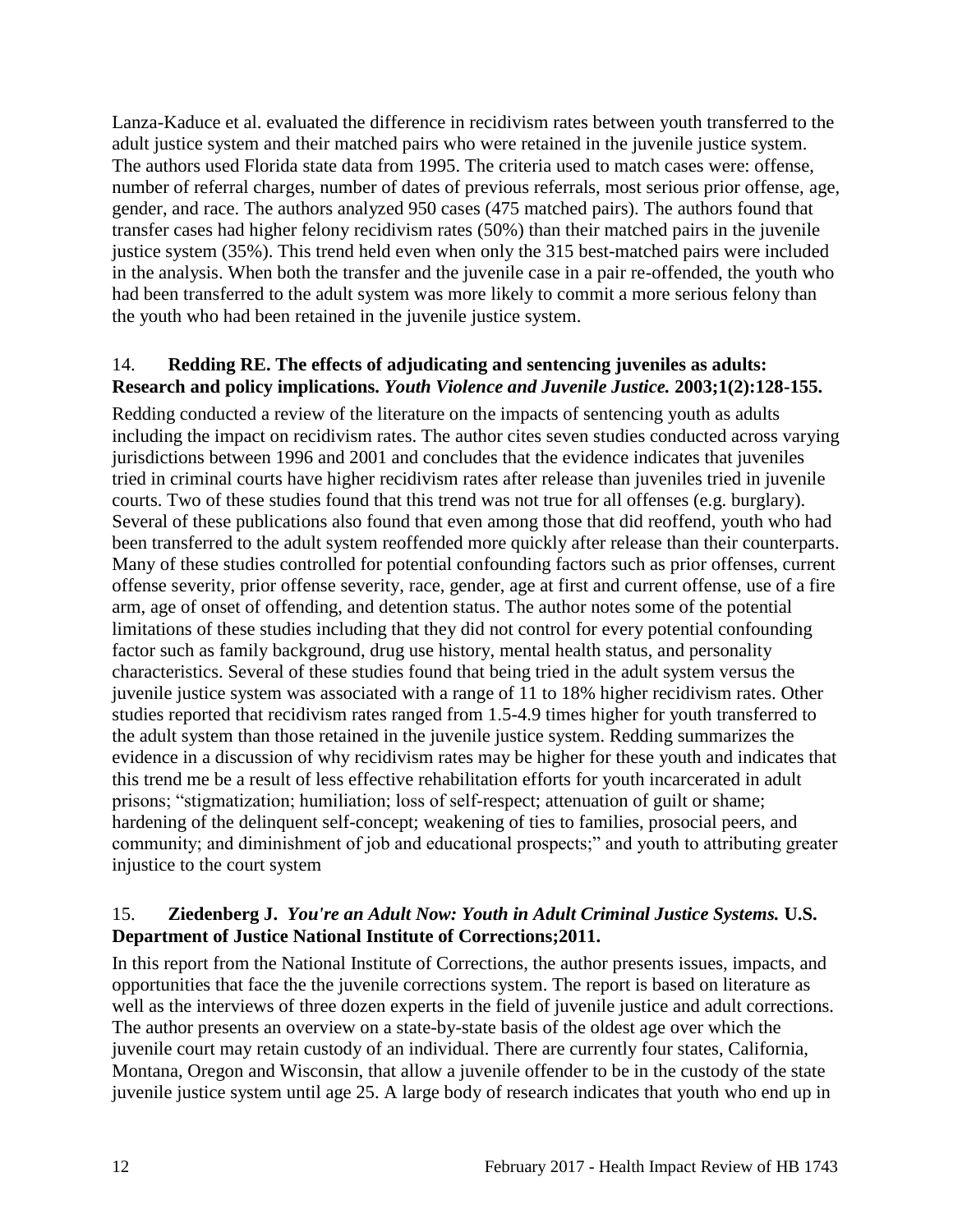the adult corrections system are more likely to reoffend compared to youth in the juvenile system, even after controlling for offense background and other characteristics. The Centers for Disease Control and Prevention Task Force on Community Preventive Services also found that there is insufficient evidence to justify the idea that trying youth as adults works as a deterrent to prevent youth from committing crime. Another review found that 80% of youth in the adult system will be released before their 21st birthday and 95% will be released back to the community before their 25th birthday. Policy recommendations from this panel include encouraging legislators to consider the appropriate place to house juveniles while they serve their sentence and provide age and developmentally appropriate case management and supervision for juveniles.

## 16. **London A., Myers N. Race, incarceration, and health.** *Research on Aging.*  **2006;28(3):409-422.**

London and Myers conducted a review of the literature around health and other outcomes for incarcerated individuals. They highlighted research that indicates that black Americans have worse health outcomes than other racial/ethnic groups, and also are disproportionately represented in the justice system. The authors also outlined data indicating the high rates of injury in jails and prison as well as the high rates of communicable disease among incarcerated and formerly incarcerated individuals. In addition, they highlight research that indicates that incarceration is associated with lower educational attainment, lower income, higher rates of unemployment, and higher involvement in jobs with high risk of injury or exposure to hazardous working conditions. Evidence also indicates that incarceration is associated with divorce and separation of families.

## 17. **Murray J., Farrington DP., Sekol I. Children's antisocial behavior, mental health, drug use, and educational performance after parental incarceration: A systematic review and meta-analysis.** *Psychological Bulletin.* **2012;138(2):175-210.**

Murray et al. conducted a systematic review and meta-analysis of the literature on parental incarceration and impacts on children's later mental, emotional, and social health. They identified 40 studies that met their strict inclusion criteria. The researchers pooled the odds ratios across all samples in order to determine if children with incarcerated parents had a greater risk of each outcome than children in the control group who did not have an incarcerated parent or parents. These pooled odds ratios indicated that parental incarceration was significantly associated with antisocial behavior among their children even after controlling for covariates. In some subpopulations parental incarceration was significantly associated with children's poor academic performance, poor mental health, and drug use, but this association was not significant for every subpopulation and did not always remain significant after controlling for covariates

## 18. **Roettger ME, Boardman JD. Parental incarceration and gender-based risks for increased body mass index: Evidence from the national longitudinal study of adolescent health in the United States.** *American Journal of Epidemiology.* **2012;175(7):636-644.**

Roettger et al. analyzed data from the National Longitudinal Study of Adolescent Health (1994– 2008). The dataset included 15,558 individuals who had completed interviews for all waves of the study, including 1,205 males and 1,472 females who reported that their biologic mother or father was incarcerated. The researchers found that females who had experienced a parent being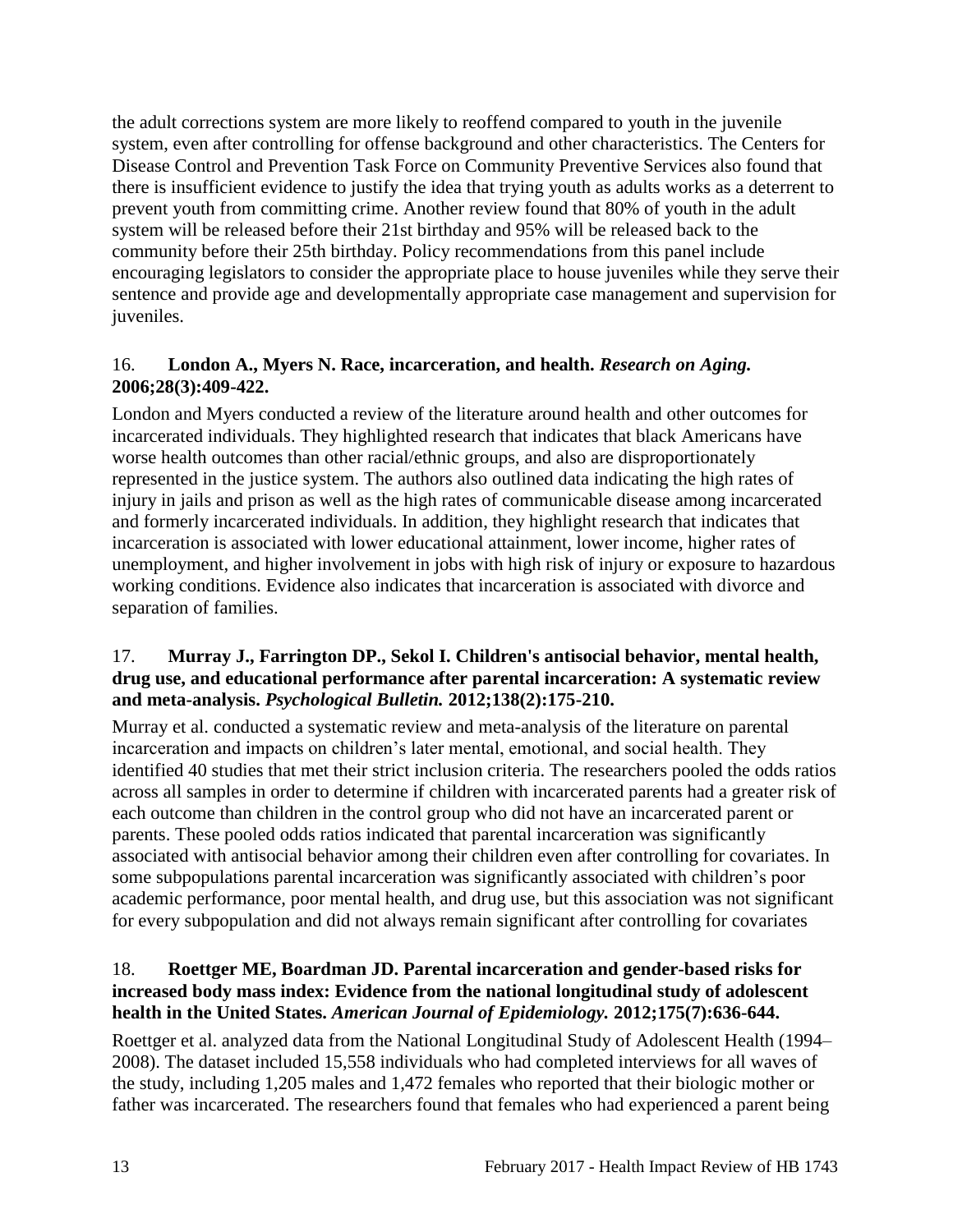incarcerated saw greater increase in Body Mass Index (BMI) over time for than did females whose parents had not been incarcerated. This trend remained significant even after controlling for stressful life events, internalizing behaviors, and a range of individual, familial, and neighborhood characteristics.

#### 19. **Swisher RR, Roettger ME. Father's incarceration and youth delinquency and depression: Examining differences by race and ethnicity.** *Journal of Research on Adolescence.* **2012;22(4):597-603.**

Swisher and Roettger analyzed data from the in-home portion of the National Longitudinal Study of Adolescent Health. Due to insufficient sample size for other racial/ethnic groups, only white, black, and Hispanic respondents were included in this study. The researchers found that among all racial/ethnic groups father's incarceration is associated with increased depression and delinquency for the children, even after controlling for other variables such as demographics and family background measures. In addition, when considering these results by race/ethnicity, the data indicate that among Hispanic respondents, having their father incarcerated is associated with a higher propensity for delinquency than among white and black respondents.

## 20. **Turney K., Wildeman C., Schnittker J. As fathers and felons: Explaining the effects of current and recent incarceration on major depression.** *Journal of Health and Social Behavior.* **2012;53(4):465-481.**

Turney et al. analyzed data from the longitudinal Fragile Families and Child Wellbeing study. The researchers found that currently and recently incarcerated fathers are more likely to report a change in employment status, separation from a child's mother, a change in relationship quality, and depression. The association between incarceration and depression remained significant even after controlling for variables such as demographic characteristics and history of depression.

#### 21. **Wu E., El-Bassel N, Gilbert L, et al. Prior incarceration and barriers to receipt of services among entrants to alternative incarceration programs: A gender-based disparity.**  *Journal of Urban Health: Bulletin of the New York Academy of Medicine.* **2012;89(2):384- 395.**

Wu et al. collected data from a random sample of adults (N=322; 83 women and 239 men) entering alternative to incarceration programs in New York City. Researchers collected data though structured interviews including information on sociodemographics, substance use, prior incarcerations, and barriers that had prevented a participant from visiting or returning to a service provider. Less than half of the participants had earned a high school diploma or GED. When analyzing collapsed data for male and female participants, they found that a greater number of prior incarcerations were significantly associated with a greater number of barriers that prevented accessing a service provider. When they analyzed the data disaggregated by sex and controlling for sociodemographic and substance use indicators, researchers found that the relationship between a greater number of prior incarcerations and greater number of service barriers experienced remained significant only for men.

## 22. **Healthy Youth Survey. QxQ Analysis. 2014. [http://www.askhys.net/Analyzer.](http://www.askhys.net/Analyzer) Accessed February 4, 2017.**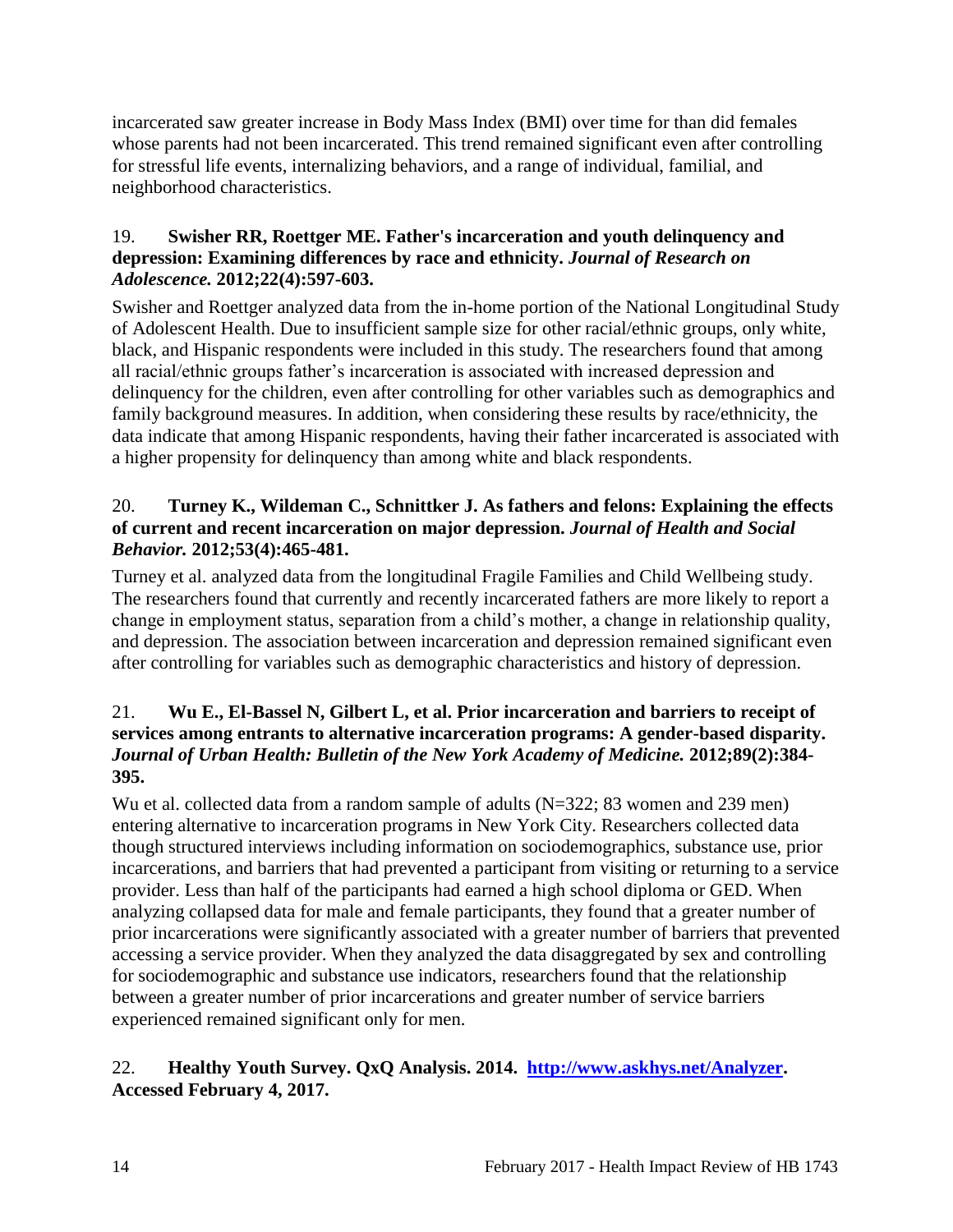Washington Healthy Youth Survey data from 2014 indicate that Native American youth and youth of color are more likely than their white peers to report several negative health outcomes. For example these data show that 8th, 10th, and 12th grade respondents who identified as American Indian/Alaska Native, Hispanic, or "other" or who reported multiple racial/ethnic categories were significantly more likely than their white peers to report symptoms of depression. Over forty percent of AI/AN 10th graders (40.7% [95% CI 34.6- 46.8%]) reported feeling depressed compared to about 33% of white 10th graders (33.1% [95% CI 30.6%-356%]). Among 6th graders all other racial/ethnic groups were more likely than white students to report that they had contemplated suicide.

#### 23. **Centers for Disease Control and Prevention. Behavioral Risk Factor Surveillance System Prevalence And Trends Data: Washington-2014. 2014;**

## **[http://apps.nccd.cdc.gov/brfss/page.asp?cat=XX&yr=2014&state=WA#XX.](http://apps.nccd.cdc.gov/brfss/page.asp?cat=XX&yr=2014&state=WA#XX) Accessed August 16, 2016.**

Behavioral Risk Factor Surveillance System data from 2011 indicate that young adults of color experience worse health outcomes than their white counterparts on a number of health indicators. While there were too few respondents in this age category to report rates at the state level,

nationally these data indicate that black respondents between the ages of 18 and 24 were significantly more likely than white respondents to report that frequent poor physical or mental health prevented them from doing their usual activities. These rates were also higher for Native

Hawaiian and other Pacific Islander, American Indian/Alaska Native (AI/AN), and Hispanic participants as well as those that reported multiple races or "other race," however these differences did not reach statistical significance using one year of data.

#### 24. **Juvenile Rehabilitation Administration website. Facts and Figures.**

**https:/[/www.dshs.wa.gov/ra/juvenile-rehabilitation/facts-and-figures.](http://www.dshs.wa.gov/ra/juvenile-rehabilitation/facts-and-figures) Accessed February 3, 2017.**

Data provided on the Juvenile Justice and Rehabilitation Administration (JJRA) website indicate that nearly 53% (393) of the 746 youth admitted to the JJRA in fiscal year 2015 were Native American youth and youth of color. Census data for Washington state (referenced under

Puzzanchera), indicate that Native American and youth of color only made up 27% of the age 10-17 population in 2013. Nearly 18% of the youth admitted to JJRA in 2015 were African American, about 1.5% were Asian, over 16% were Hispanic, almost 4% were Native American, close to 13% were reported as "mixed race" and less than 1% were reported as "other race." A one day count on January 11, 2016 found that over 57% of the population in JR facilities were youth of color.

## 25.*Juvenile Justice and Racial Disproportionality: A Presentation to the Washington Supreme Court.***: Task Force on Race and the Criminal Justice System;2012.**

This report by Washington's Task Force on Race and the Criminal Justice System highlights data which indicate that youth of color in Washington are over-represented at every stage of the juvenile justice system. For example, youth of color are more likely than their white peers to be arrested, referred to court, prosecuted, adjudicated guilty, incarcerated, and transferred to the adult system.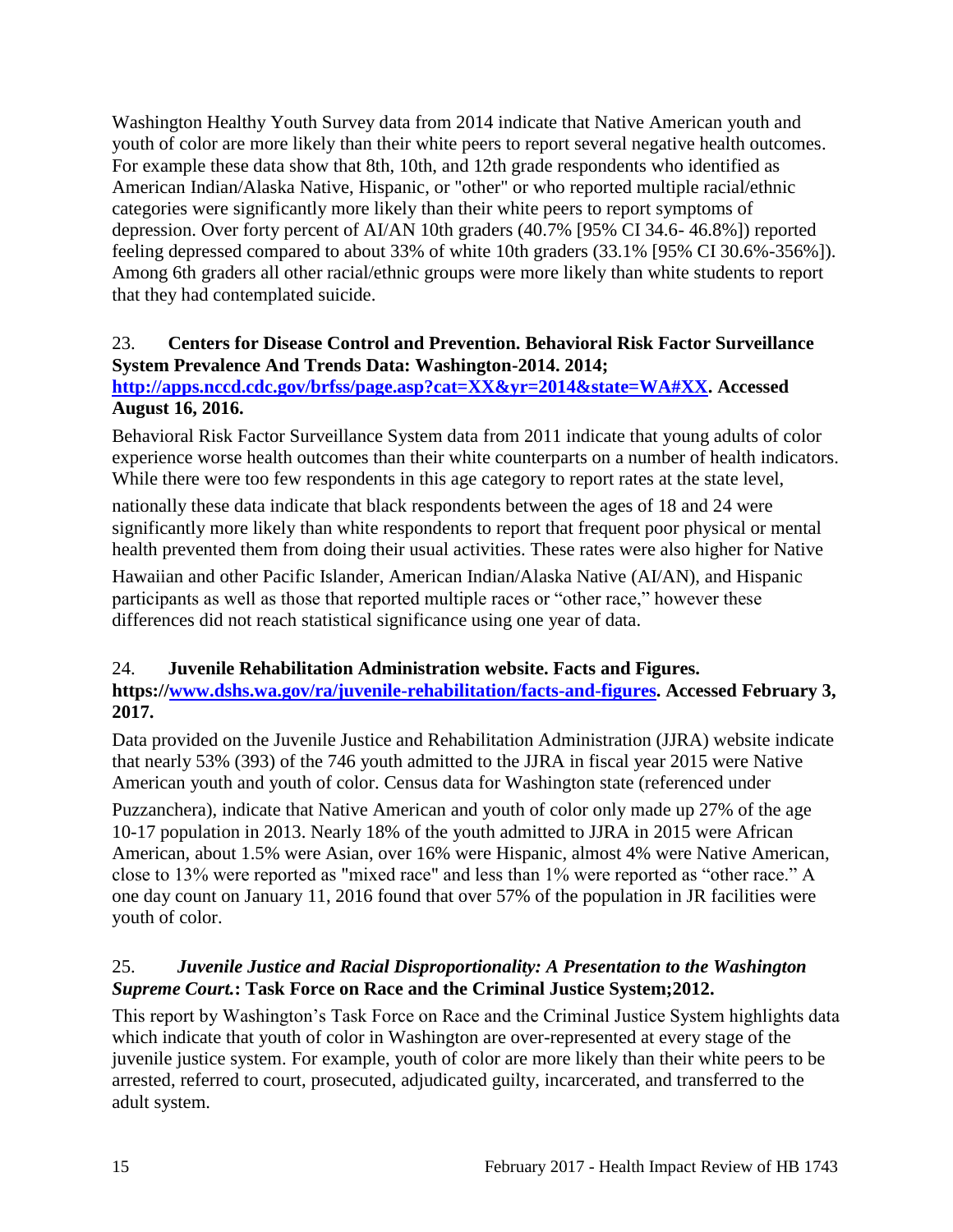#### 26.*A Summary of Washington State Data and Recent Study Findings: The Transfer of Youth (Under Age 18) to the Adult Criminal Justice System.* **Washington State Partnership Council on Juvenile Justice;2014.**

Washington State Statistical Analysis Center data from 2009-2013 show that in this five year period 672 youth were transferred to adult criminal court jurisdiction. In these years between 113 and 162 youth were sentenced in adult court annually. This includes youth as young as 11 years old. These data only include youth who were filed/charged, sentenced, and convicted in adult court. These data also indicate that Native American and youth of color are more likely than white youth to be transferred to the adult system. In 2013 the highest rate of transfer to the adult system was among Hispanic youth while in 2012 the highest rate was among black youth. Between 2009 and 2013 nearly 65% of youth transferred to the adult system were Native American and youth of color while these subpopulations only constituted 34% of Washington's age 10-17 population during this same timeframe

## 27. **Puzzanchera C, Sladky A, W Kang.** *Easy access to juvenile populations: 1990-2015.*  **2016.**

Washington state data indicate that about 20% of the population ages 18-24 in Washington were Native Americans and youth of color in 2015. These data indicate that in 2015 the age 12-20 population was 6.8.% black, 2.9% Native American, and 10.3% Asian. These figures are derived from data collected by the U.S. Census Bureau and modified by the National Centers for Health Statistics.

## 28. **Serafin M.** *Health of Washington State Report: Self-reported Health Status. Data Update 2016.* **Washington State Department of Health;2016.**

Serafin presents data from Washington state on self-reported health status. The data show that after accounting for age, education, race and ethnicity, household income was a strong predictor of self-reported health status. Health status varied by race and ethnicity, with close to 35% of Hispanics, 30% of American Indian/Alaska Natives, and 20% of Native Hawaiian/Other Pacific Islander reporting fair or poor health. Washington Behavioral Risk Factor Surveillance System (BRFSS) data from 2012-2014 also show that education was a strong predictor of self-reported fair or poor health after adjusting for age.

#### 29. **Hahn R, McGowan A, Liberman A.** *Effects on Violence of Laws and Policies Facilitating the Transfer of Youth from the Juvenile to the Adult Justice System: A Report on Recommendations of the Task Force on Community Preventive Services.* **Morbidity and Mortality Weekly Report. Centers for Disease Control and Prevention.;2007.**

This systematic review and subsequent recommendations from the Centers for Disease Control and Prevention cover a number of factors relating to the transfer of juveniles to adult detention. In general the authors do not recommend transferring juveniles to adult detention as a means to reduce recidivism or violence among youth. They found six studies that examined the effects of transfer to adult detention as a "specific deterrent" for juvenile crime. A specific deterrent is when a juvenile who has experienced the adult detention system are deterred from committed subsequent offenses. Only one study found that there was a decrease in subsequent offenses